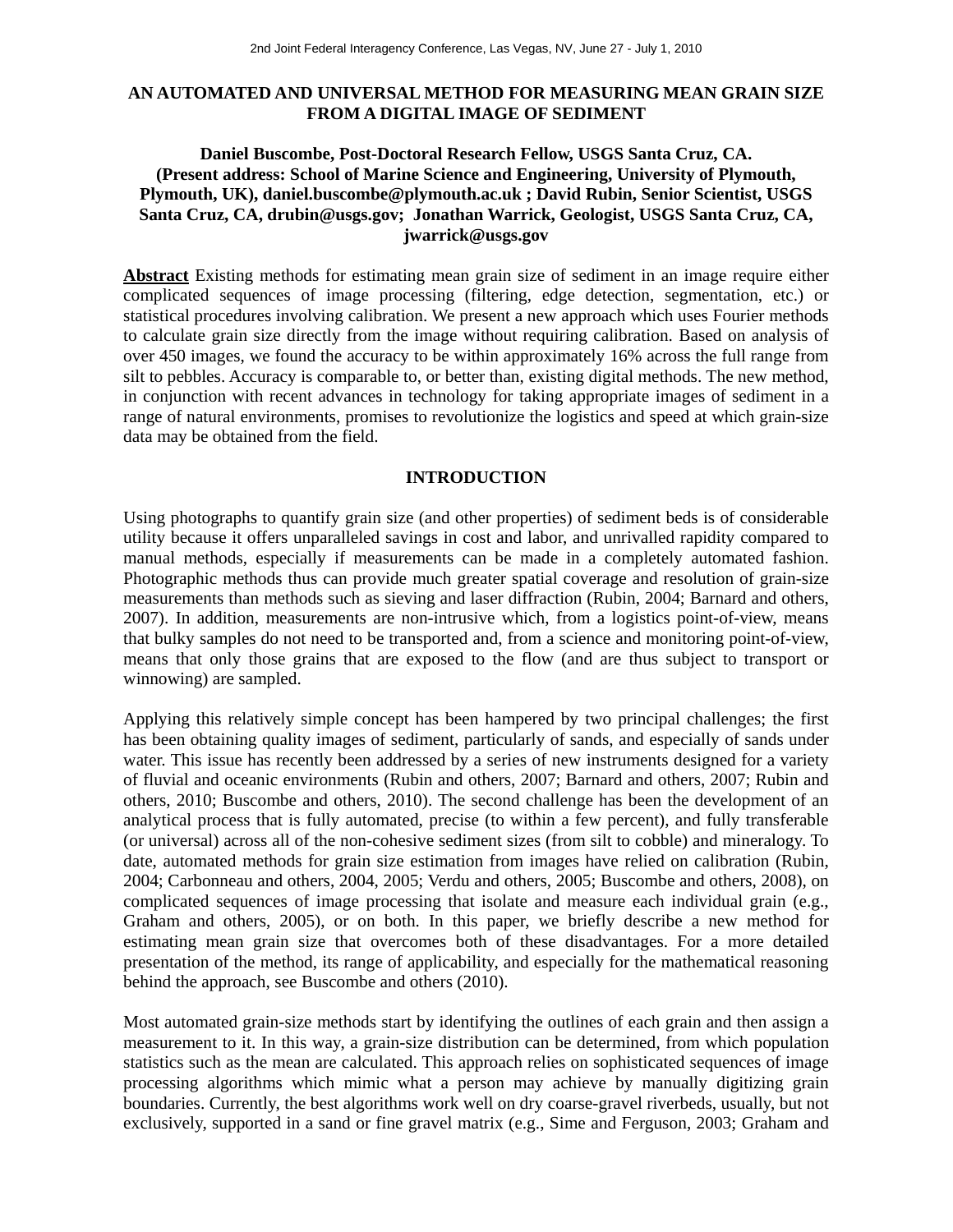others, 2005). However, previous application of this approach has used sediment populationspecific coefficients and tunable parameters for filters and image processing operations (such as filter window size), because of the optical differences between different sets of grains in various environments. In addition, the methods are often sensitive to the specific sequence of operations. Therefore, these techniques have been neither transferable between different sediment populations nor applicable across the full range of non-cohesive sediment sizes (see reviews by Graham and others, 2005; Buscombe and Masselink, 2009; Warrick and others, 2009; Buscombe and others, 2010).

The new approach outlined in this paper is essentially statistical, quantifying pixel intensity variations in an image and relating these quantities to grain size. The approach is very different from most existing methods (e.g., physical methods such as sieving/calipers, and image analysis as described above), because the individual grains are not measured. Statistical methods developed to date (including the one outlined in this paper) produce measurements of mean grain size only, not the whole distribution of sizes. However, the statistical approach avoids the major difficulties inherent in detecting the boundaries of every grain in an image, a problem compounded by differences in sediment type and grain-size fraction. Further, a statistical approach can operate at finer scales than traditional image analysis methods (i.e., it can return robust estimates at coarser image resolutions: Carbonneau, 2005; Graham and others, 2005), and it offers the potential for grain size and other features to be expressed and modeled mathematically.

Statistical methods follow from Rubin (2004) who showed that, in images of natural sediments with different mean grain size, the spatial autocorrelation coefficient at a given lag is a function of the mean grain size. No tunable parameters are required, although calibration is needed for each sedimentary environment and/or camera-lighting system. Calibration is required to address optical effects unique to the camera system (lens, spatial distortions and lighting), and to address nonrandom aspects of the structure of the sediment bed (for example imbrication, and correlations of grain size with grain shape and color). Warrick and others (2009) successfully used a calibration catalogue obtained from photographs of sediment that had similar grain size ranges but were in very different environments, which suggests that calibration catalogues may be more important for the specifics of the lighting-camera system than for the properties of the sediment. Questions remain, however, regarding the sensitivity of results to how calibration is performed. Key questions include how many grain-size fractions the catalogue should contain, to what pixel lag, and what degree of overlap is acceptable in the calibration curves. Given these issues, a universal algorithm (i.e., one that does not need calibration) is highly desirable.

Here, we propose a method to estimate mean grain size from an image that requires neither calibration nor image segmentation procedures. The method is tested with over 450 images of natural sediment beds composed of mixed grain sizes, with mean grain sizes spanning 3 orders of magnitude, from photographs of various grains from silt to cobble, the samples from each sediment environment photographed with a different camera and lighting system. This method uses spatial autocorrelation profiles (autocorrelation coefficients at increasing pixel lag distance: hereafter, correlogram) from a set of calibration images (of known sediment size) to give highly accurate estimates of mean grain size in an image by solving a simple least-squares problem (Rubin 2004). This method – variously termed the autocorrelation (Barnard and others, 2007; Warrick and others, 2009) or the look-up catalogue (Buscombe 2008; Buscombe and Masselink 2009) approach - has been shown to be highly accurate for close-up photographs of sand and gravel (Rubin and others, 2007; Barnard and others, 2007; Buscombe and Masselink, 2009; Warrick and others, 2009), and similar techniques have been shown to work well for larger-scale, coarser-resolution imagery from aerial platforms (e.g. Carbonneau and others, 2004, 2005; Carbonneau, 2005).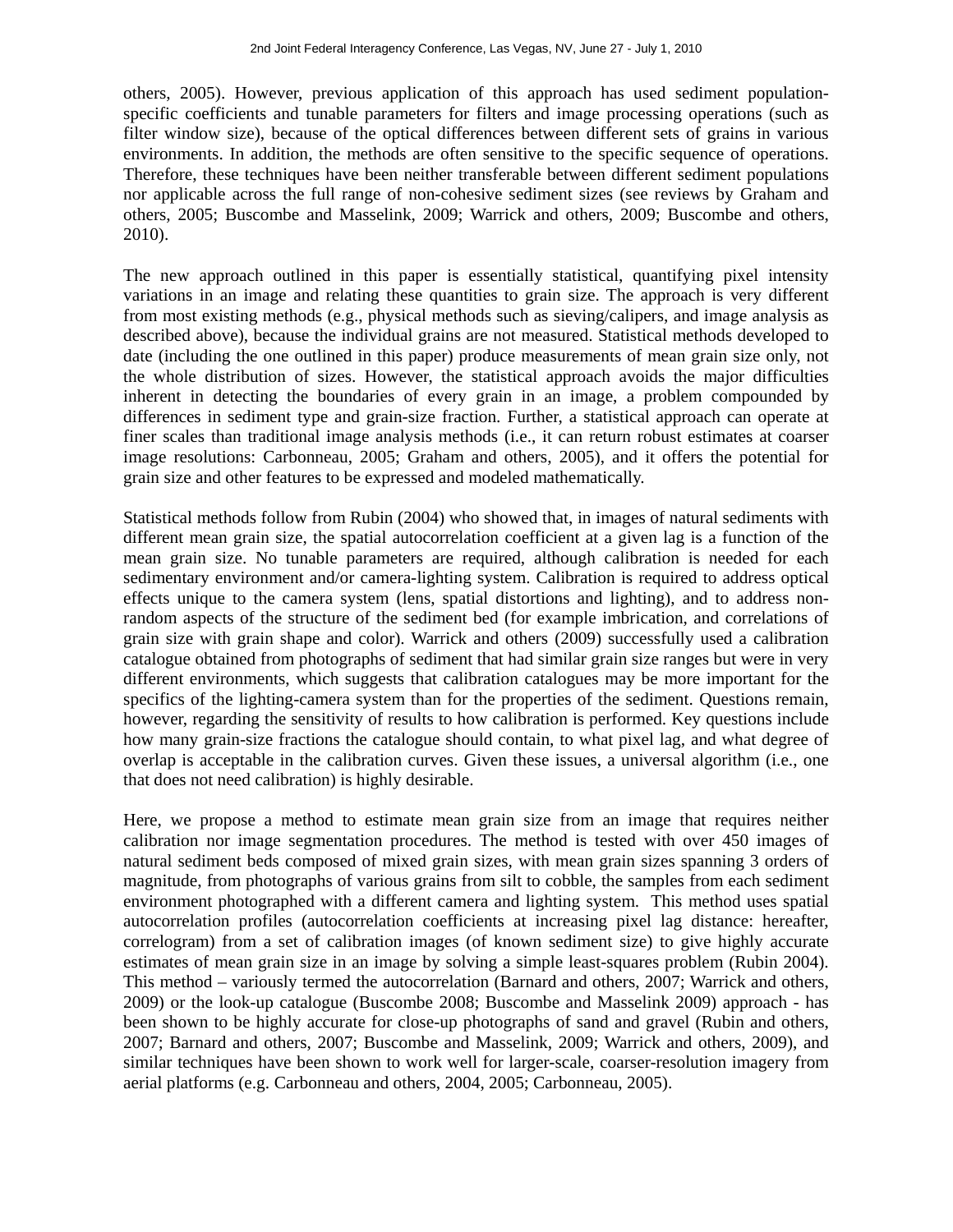### **IMAGE REQUIREMENTS**

To be usable in our new method, an image should contain only non-cohesive unlithified/ uncemented clastic material, so that the entire image is composed of stationary grains touching each other (Figure 1). The lighting, provided by a natural or artificial source, should be such that the pixel values are higher (i.e., lighter) on the tops and flanks of individual grains, lower (i.e., darker) in the pores between grains, and that there is a noticeable gradient in pixel intensity with distance across the grain/pore. In photography terms, the optimum image for statistical grain sizing is one in which the features are well-resolved, and which has a high dynamic range. Note that although we define the dark regions between grains as pores for the purposes of this paper, this usage should not be confused with the more common definition of sediment porosity, even though these quantities may be related.



Figure 1 Examples of suitable images of sediment for the method outlined in this paper.

### **METHOD**

Buscombe and Masselink (2009) showed that the spatial autocorrelation algorithm was one of several techniques which could be used within the calibration framework of Rubin (2004). Rubin's original development was in one dimension using stepwise (spatial) calculations of correlation. Here we follow the two-dimensional extension of Buscombe (2008), which uses the frequency domain rather than the spatial domain. Buscombe (2008) suggested the use of the two-dimensional autocorrelation function (here denoted *R*), because the transform normalizes magnitudes of spectral density, making different images comparable. The spectrum of an image maps its entire contents into frequency space, providing information that can be used to quantify the dominant wavelength of image features. The technique of Buscombe (2008) also allows estimates to be made of the major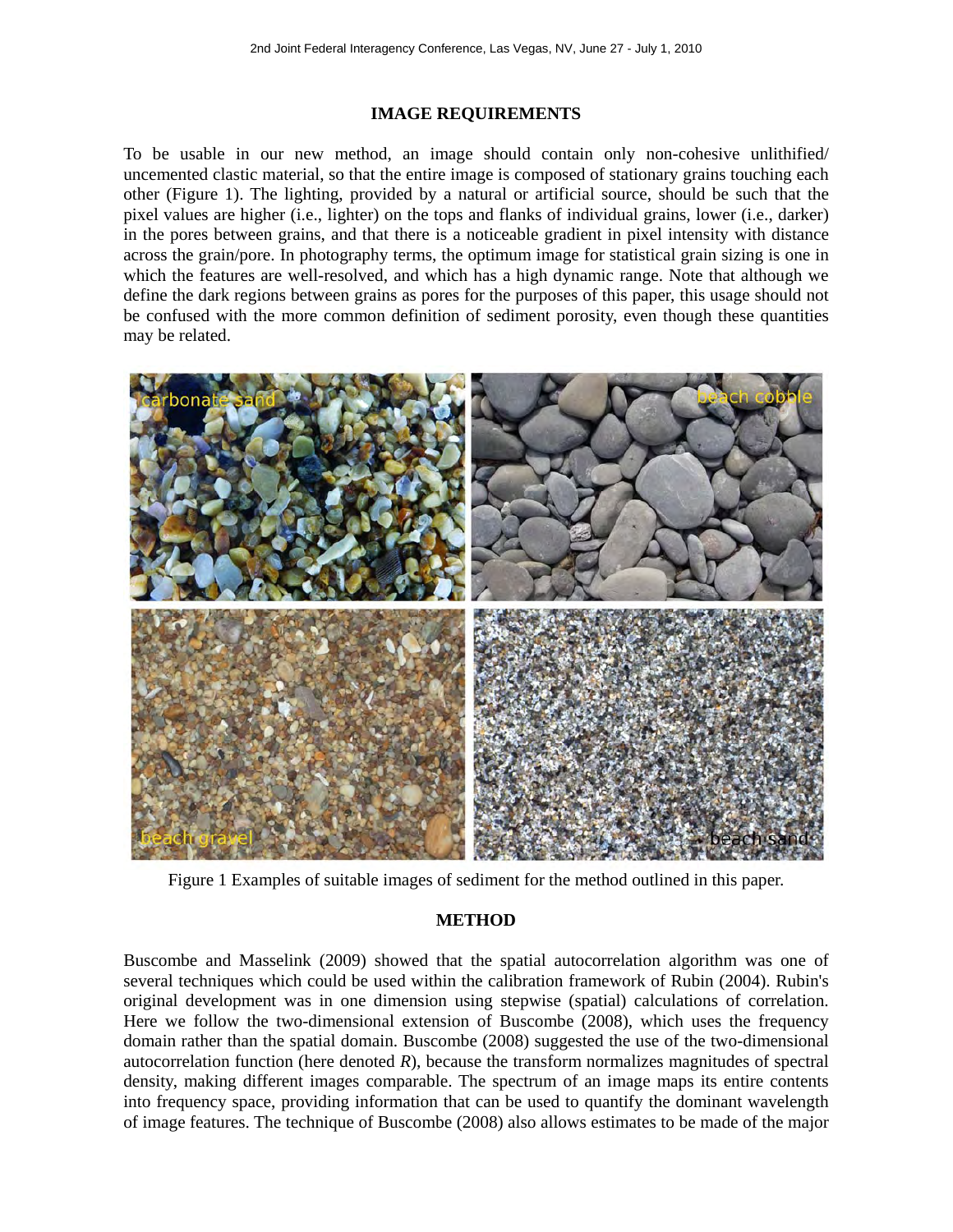and minor grain diameters. Furthermore, it was suggested that the diameter of some contour between 0 and 1 of the two-dimensional surface of autocorrelation should be related to the mean grain size, which in turn suggested that mean grain size might be determined without calibration.

A brief summary of our approach is as follows: each pixel is multiplied by  $-1^{(x+y)}$  to center it, and the mean subtracted from each pixel to eliminate harmonics. Then the fast Fourier transform is applied to this centered, de-meaned image. The absolute values of the Fourier transformed image are squared to give the variance spectrum. The inverse Fourier transform of the variance spectrum yields the autocovariance function, which is normalized by its total power (each value divided by the maximum value found at position  $x=0$ ,  $y=0$ ) to yield the two-dimensional autocorrelation function *R*. Fara and Scheidegger (1961) showed that it can also be found by the multiplication of the variance spectrum with the complex conjugate of the variance spectrum.

Expressed as such, intervals of lengths other than  $2\pi$  can be handled by scale factors, and the wavelength of both the demeaned image and R is given by  $\lambda = 2\pi/k$ , where k is a vector of wavenumbers with units of length<sup>-1</sup> (Fara and Scheidegger, 1961), or 1/pixels. The mean grain size will be represented by some value of  $k$ . Under basic Fourier theory, a waveform given by  $e^{-ikx}$ (where *e* is the base of the natural logarithm and x is...) will have wavelength (periodicity)  $\lambda = 2\pi/k$ , and the correlogram of such a function should be in anti-phase at  $\lambda/2$  (half wavelength) lags; should equal 0 at  $\lambda/4$  lags; and should equal 0.5 at  $\lambda/2\pi = k$  lags. This suggests that the lag at which  $R = 0.5$ is a suitable value for *k*. These relationships and their implications are discussed in detail in Buscombe and others, (2010).

To test this approach, we collected hundreds of images of sediment for which a measurement of the mean grain size was available. All images were of natural, non-cohesive, non-organic sediment, either taken *in situ* or in the laboratory. Over 450 images met the image criteria outlined above and were used to test the new technique. Sediment properties in images varied widely, with grain size ranging from 0.063 to 150 mm, and 10 different sedimentary "populations" were included (5 beaches, 3 rivers, and 2 continental shelves). All sediments were undisturbed, and photographs were taken both in air and water. Each sediment population was photographed using a different camera and lighting system.

These images were used to test the hypothesis that the optimum objective value of *k* is the lag at which the images autocorrelation surface (*R*) equals 0.5, as outlined above. This was achieved by computing the correlogram for each image to find lags associated with a range of coefficients of *R*, substituting these values for  $k$ , and correlating the resulting grain size estimates with the known mean grain size for each image. These analyses confirmed the lag at which  $R = 0.5$  as the appropriate value for *k*, as this value yielded the highest correlation between observed and estimated mean grain size. Thus, scaling by image resolution *r* (units of length/pixel) provides a very simple yet universal measure which scales to near-unity with measured mean grain size,  $z = 2\pi r k$ . Wavenumber *k* may vary as a function of cross-section through *R*. In this case the value of *k* (in pixels) is found as the radius of an ellipse fitted to the coordinates of the contour  $R = 0.5$ . Software routines for performing the above analyses are available from the authors in various languages and tested on a number of operating systems.

## **VALIDATION AND RESULTS**

"True" mean grain size was determined by manual point counts on images. Point counts are considered superior to sieving as the benchmark for testing statistical methods of image analysis, because it is the only method to compare different techniques using the exact same grains (Barnard and others, 2007; Rubin and others, 2004; Warrick and others, 2009). Point-counts were performed as follows. In each digital image, a grid composed of 100 intersections was drawn and the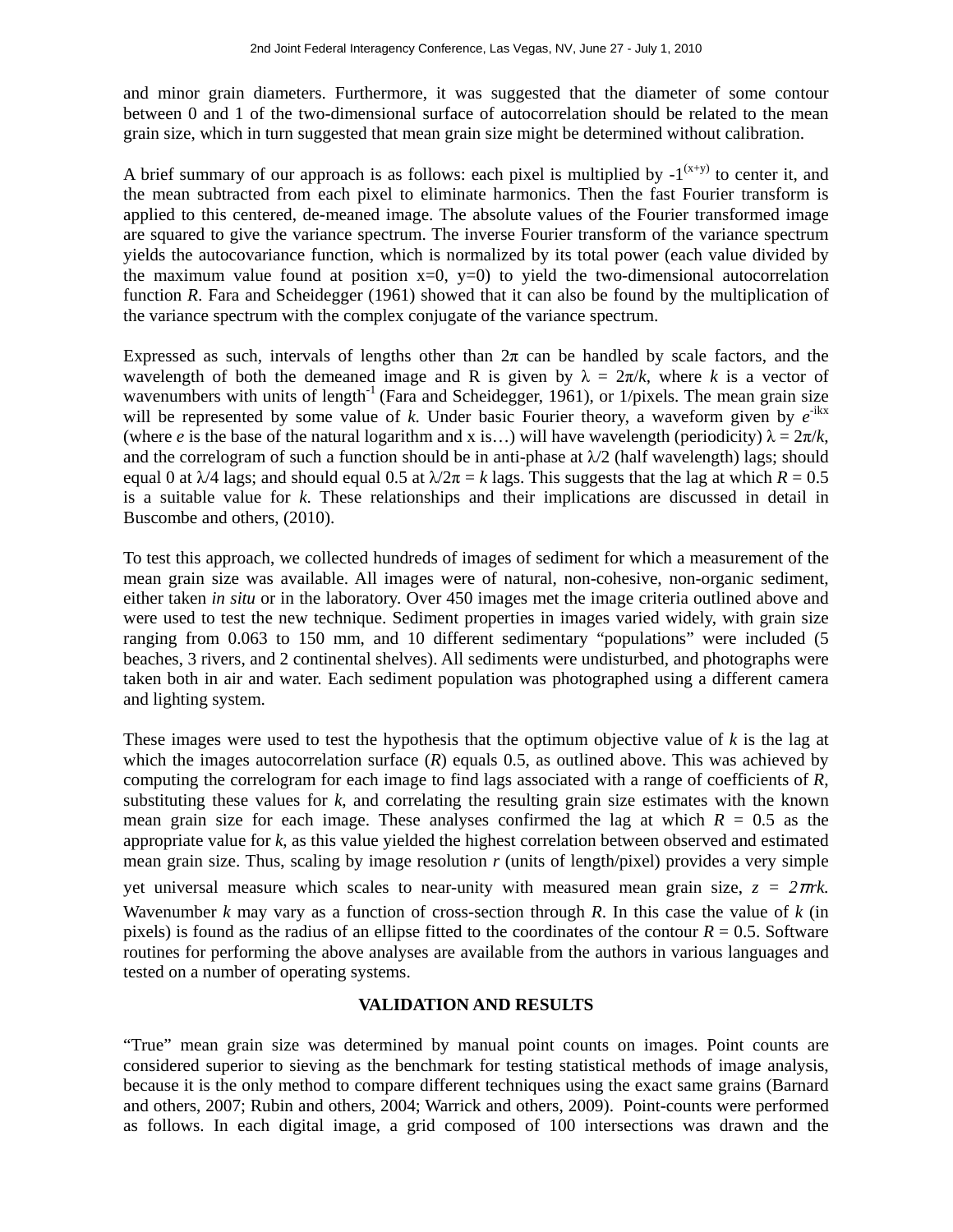intermediate diameter of the grain (pore to pore) underneath each grid intersection was measured. The mean of all these manually measured values is therefore a grid-by-number estimate. It is important to note that it is the intermediate projected axis which is apparent in the image, not the true (or calipered) intermediate axis, but that both automated and manual techniques measure the projected axis. Counting grains at every grid intersection makes the grain selection free from operator bias. To avoid artificially reducing the calculated mean diameter by measuring grains that are not fully exposed (i.e., grains that are partially hidden by other grains), the person doing the counting has the option of moving from the grid intersection to the first complete grain in a specified direction. For further details and validation of this procedure, see Barnard and others (2007) and Buscombe and others (2010).



Figure 2 Estimated mean grain size in test images also analyzed using point counts ("measured" values), for 12 sediment populations photographed with different camera and lighting systems. Each symbol represents an individual photo. Solid lines show the 1:1 relationships. Compiled from data in Buscombe and others (2010).

Figure 2 shows estimated and "true" mean grain sizes for each of the 12 sediment populations tested. The histogram of these individual errors is approximately normal centered around zero, which supports our choice of 0.5 for the universal value of grain length scale *k*. Note that although the percentage-based errors appear to be linear, normalization makes these values non-dimensional and therefore non-linear and roughly equivalent to a phi-based measurements (cf., Warrick and others, 2009). The root mean squared (r.m.s, or irreducible) error (which includes both systematic or procedural bias, and random error/scatter) was calculated as 16%.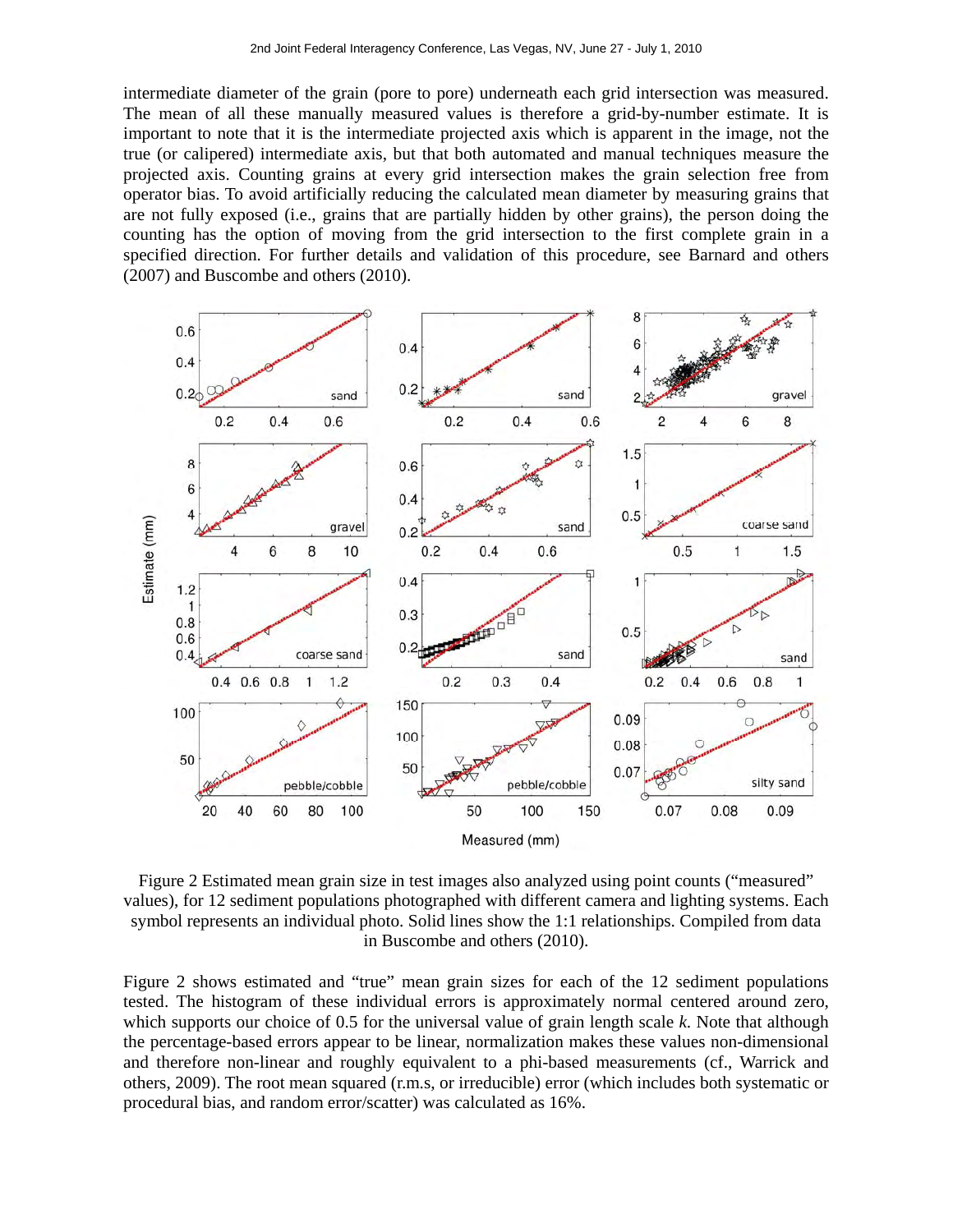# **EXPERIMENTAL TRIALS**

In order to explore the limits of the new technique and to inform its practical use, three physical experiments were carried out with photographic images of gravel-sized sediment. These experiments represented just three out of any number of physical situations which might conceivably degrade images and affect the accuracy of our technique. Others could include shadows cast by nearby objects, small areas of vegetation (e.g., algae or moss), and oblique viewing angles and resulting image distortions, all of which might benefit from tests to characterize the sensitivity of our results to real-life issues.

The first two experiments addressed practical aspects of implementation of our approach under water, specifically with coarse bed material where suspended sediment and refraction of light by the water/air interface will affect the photograph because the image must be taken at some distance above the bed. In contrast, imaging of sand under water is carried out in contact with the bed using a macro lens and a faceplate (e.g., Rubin and others, 2007). Because the faceplate is pressed onto the bed during imaging, the image is not affected by turbidity or random scattering of light.

In the first experiment, images were taken of well-rounded beach gravel through 50cm of water with an inexpensive waterproof camera. Point-counts of the grains were carried out to calculate the true mean grain size, and increasing concentrations of mud were mixed into the water and the bed was rephotographed. Differences between true and estimated grain-sizes with suspended-sediment concentrations of 3.31, 5.38, and 10.31 mg/L were 9, 26, and 30 %, respectively. There was thus a clear positive bias in estimated grain sizes with increased suspended sediment concentration.

The second experiment was conducted to test the effect of random ambient light on mean grain size estimates. One hundred images of well-rounded beach gravel were taken under water with agitation of the water surface sufficient to cause natural light to refract randomly on the gravel surface. Agitation did not induce motion of the grains. Again, point counts on 1 image were used as a benchmark to compare the results. Figure 3 shows the differences (in percent) between true and estimated mean grain size as a result of non-uniform "natural" scattering of light. Variability was within 10%, which is lower than the r.m.s. error of the method.



Figure 3 Error associated with randomly varying light, in 100 images of stationary gravel in water.

The third experiment was performed to examine the effect of variations in natural daylight, in air, on mean grain size estimates. Two images were taken of well-rounded stationary beach gravel at every hour through the day, from 1m above the bed. The first image of each pair was unshaded, and the second shaded by an umbrella. Errors in mean grain size estimates were once again evaluated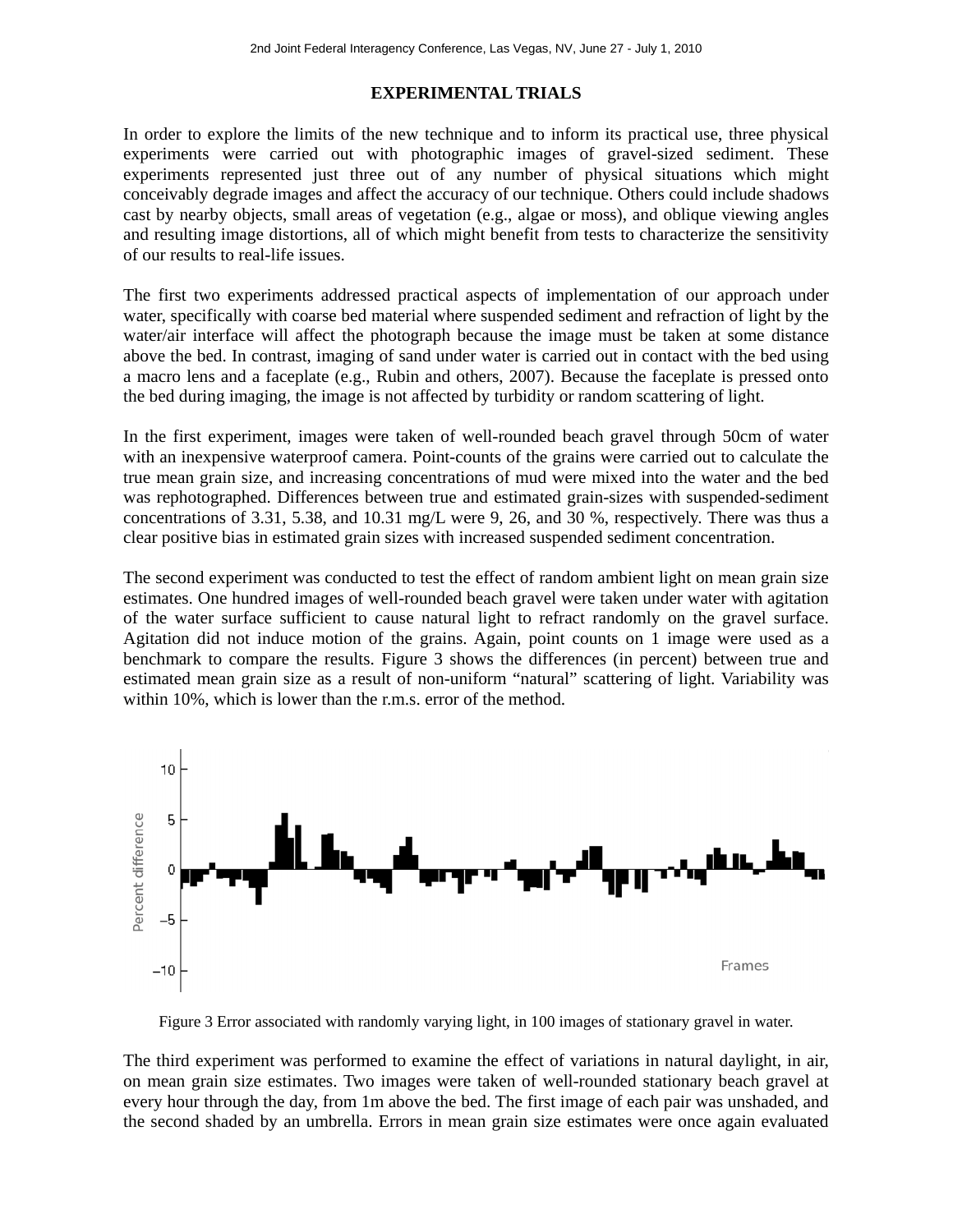against a point-count carried out on the grains in the image. Figure 4 shows the percent errors in estimated grain size as a function of sun angle, for both the shaded and unshaded photographs. Errors were on the order of 15 - 25 % when no measures were taken to shade the grains from direct sunlight, and were reduced to less than 5 % when images were shaded, which removed large directional shadows cast by grains on each other. These findings are consistent with the findings of Graham and others, (2005) and Warrick and others, (2009), who also found significant reductions in error when measures were taken to remove large shadows caused by oblique sun angles. We did not find a clear relationship between solar angle and error in this preliminary study. As significant improvements occurred in our experiments when lighting source was diffuse, we recommend shading from direct sunlight, because the discrepancies (in mean grain size) which may arise due to the unevenness of the surface (and possibly the intensity of sunlight) may outweigh those introduced by the angle of solar incidence.



Figure 4 Error associated with different solar illumination angles, overall lighting (bright vs. hazy) and shading.

### **IMAGE CONSIDERATIONS**

The minimum resolvable grain size in an image is a function of spatial resolution and of the distribution of grain sizes present (i.e., the sorting). While it is often possible to tell visually if grains in an image are adequately resolved, an automated and quantitative measure of resolution is highly desirable. Experiments were therefore conducted to find an objective measure of the point where grains become under-resolved. Randomly selected images were progressively down-sampled (i.e., interpolated over a smaller grid) and the standard deviation (contrast) computed for each downsample. We defined the point at which an image becomes under-resolved as the point where the greatest decrease in standard deviation per unit down-sample rate occurs. A more practical definition for an under-resolved image is one whose autocorrelation value at lag 1 is less than 0.7. The theoretical autocorrelation curve where  $R(1) = 0.7$ , therefore, may be taken as an approximation to the correlogram at the threshold between adequately and not adequately resolved. Correlograms at or below this threshold should not be used as it is highly likely that grains are under-resolved. One rule of thumb for optical image analysis is that the minimum grain radius be at least 2 - 3 pixels, which seems reasonable visually, and also agrees with the minimum workable grain scale of Warrick and others (2009).

The value  $R = 0.5$  always corresponds to the steepest part of the correlogram of an image. Therefore, although ellipse-fitting on the 2D correlogram can return *k* at sub-pixel precision (i.e.,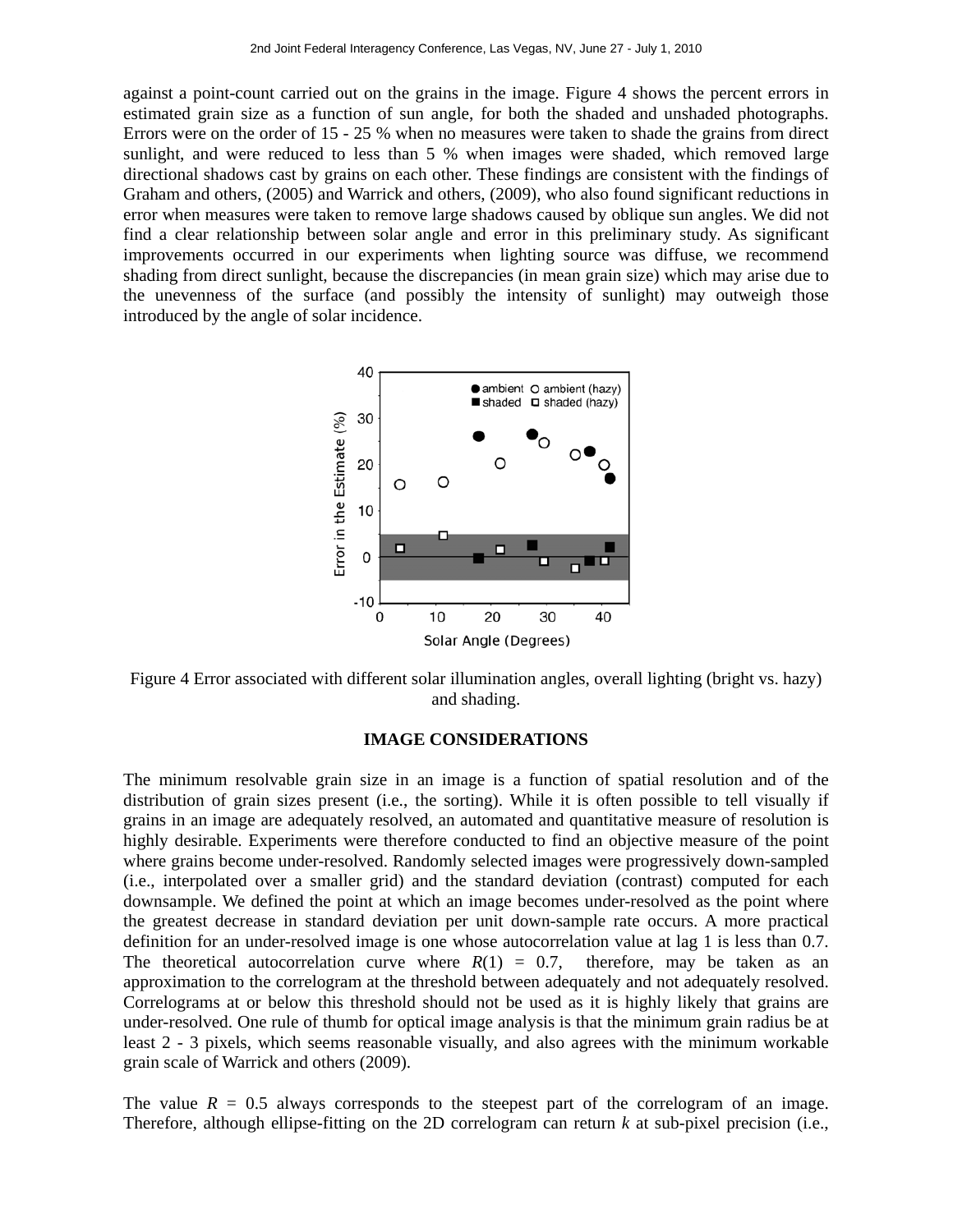decimal lags), the resulting mean grain size estimates are sensitive to small deviations away from *R*   $= 0.5$  in this region (e.g., 0.49 or 0.51). This sensitivity could increase uncertainty in the estimated mean grain size. However, while it is beyond the scope of this paper to explore this in depth, we predict that this probably is only a significant concern when the image resolution is relatively poor, approaching the 2 - 3 pixel limit suggested above.

Autocorrelation should be calculated over sufficient lags to ensure *R* falls at least to below 0.5, but no farther than  $R = 0$  as no new information is gained after that (Buscombe and others, 2010). Since there is a disproportionate amount of information in the first few lags, autocorrelation should be calculated for every 1 pixel shift. Lighting is crucial to the success of optical techniques, and the guidelines laid down by Rubin and others (2007); Warrick and others, (2009); and Buscombe and others, (2010) should be followed. Lighting should be optimized so that the contrast between pores and grains is maximized, but without overexposing either, and should avoid strong reflections from grain facets and crystal faces (see the grains in Figure 1 for examples). In general, lighting should be as diffuse as possible with no perceivable gradient, which means that lighting should be provided from at least two opposing sides of the image rather than from directly above (Rubin and others, 2007).

### **SUMMARY**

We present a new method that determines mean grain size directly from an image using Fourier techniques. The resulting mean grain size is most closely related to the mean intermediate (b-axis) particle diameter. The measure may be thought of as more closely related to the mean of individual particle diameters rather than the moment-derived mean of a size-distribution evaluated over discrete grain-size classes. The method presented here is sensitive to the major axes of the projected areas of grains lying imperfectly in a semi-plane, which has been shown by Kellerhals and others, (1975) to, given sufficient sample size, satisfactorily approximate the true mean intermediate (b) axis. Thus the method presented here inherently accounts for the effects of overlapping grains. A correction factor would have to be applied to the results of the technique outlined here to provide estimates of the mean long (a) and short (c) axes of particles.

The measure of sediment size against which estimates have been compared is the mean of 100 particles, randomly sampled, on corresponding images, measured by eye from pore to pore across the intermediate (b) axis of the particle (here called point-counts). This measure has been found to be a linear function of the radius of an ellipse fitted to the  $R = 0.5$  contour of the 2D correlogram. No averaging takes place in the estimate, over individual particles or sediment size classes. Therefore it is a measure which has very few degrees of freedom.

Physical experiments showed that turbid water can bias grain-size estimates (up to 40%), but that the random refraction of light by ripples resulted in small (less than 10%) random errors. The smallest errors (less than 5%) were found in shaded images of gravel beds that were illuminated by natural solar light and photographed in air. Shading was shown to be very important as it removes large directional shadows cast by grains on each other.

This new method should have a similar derivation for other similar statistical approaches, for example semivariance (e.g., Carbonneau and others, 2004, 2005; Verdu and others, 2005; Buscombe and Masselink, 2009). In addition, the insights obtained here may also be used to optimize the use of the spatial autocorrelation technique of Rubin (2004), which solves for mean grain size using a least-squares fit between the correlogram of a sample image (of unknown mean grain size) and a catalogue of correlograms associated with sediment of known mean grain size. For example, the theoretical forms of the correlogram as presented in this paper may be of use in the selection of grain-size fraction spacing, and other ways pertinent to calibration catalogue design.